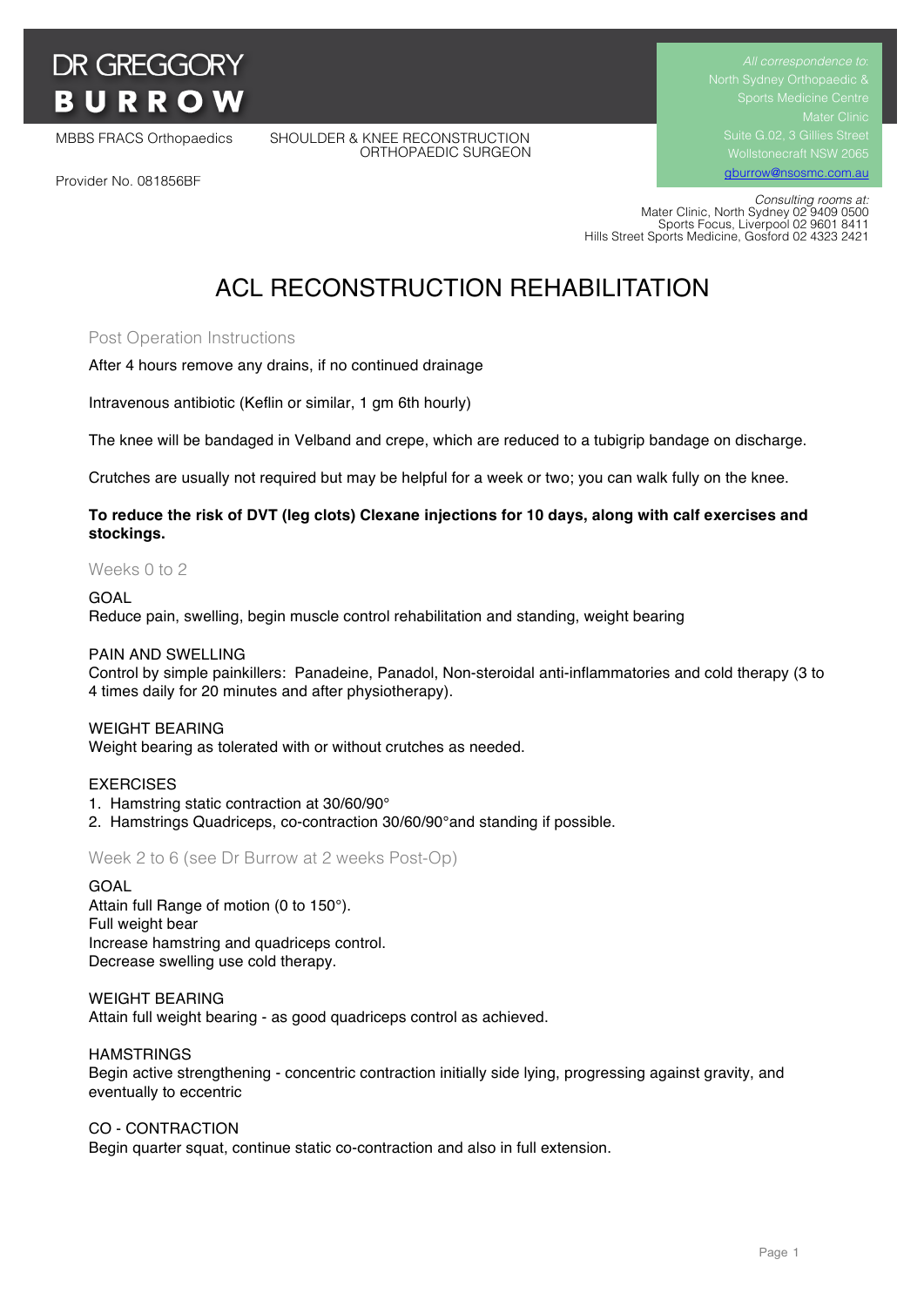## PROPRIOCEPTION Begin single stance proprioception work at week 4 to 6.

# GAIT

Begin gait re-education

# SWIM

Wounds healed and dry, may walk in pool and do laps with straight kicking (no breast stroke).

## **RIKF**

Begin static bike machine at week 4. No resistance initially.

Week 6 to 12 (see Dr Burrow at 8 weeks Post-Op)

## CO - CONTRACTION

May proceed to half squats against gravity. Continue static program. May begin closed chain leg curls at gym, using and progressing to 5 to 20 kg weights. Step up/down exercises.

# PROPRIOCEPTION

Begin lunges. Shift weight bearing from one foot to the other. Begin mini trampoline and progress to wobble board.

## BIKE

Increase resistance on stationary bike Thence begin ordinary bike (flat ground riding, no hills).

## SWIMMING

Continue straight kick laps and walking, begin jogging in the pool.

## GAIT

Progress to gentle jogging on firm ground (i.e. on grassy oval surface), no hills, no sprints and no stepping.

# 12 to 20 weeks (see Dr Burrow at 12-16 weeks Post-Op)

# **STRENGTHENING**

- 1. Half squats with progressive weights.
- 2. Leg Presses with progressive weights.
- 3. Leg Curls with progressive weights.
- 4. Step work with progressive higher steps.

## **PROPRIOCEPTION**

Mini trampoline - progress to single leg hop and gentle side to side step.

## GAIT

Begin sport specific (running/training). Begin figure of 8 cycles with progressive smaller 8's. Begin side and backward running exercises.

## 20 to 24 weeks (see Dr Burrow at 20-24 weeks Post-Op)

## STRENGTHENING

Continue to increase weight in gym from closed to open chain. Resisted leg extensions, squats and leg curls.

## GAIT

Return over 4 weeks to non-contact training.